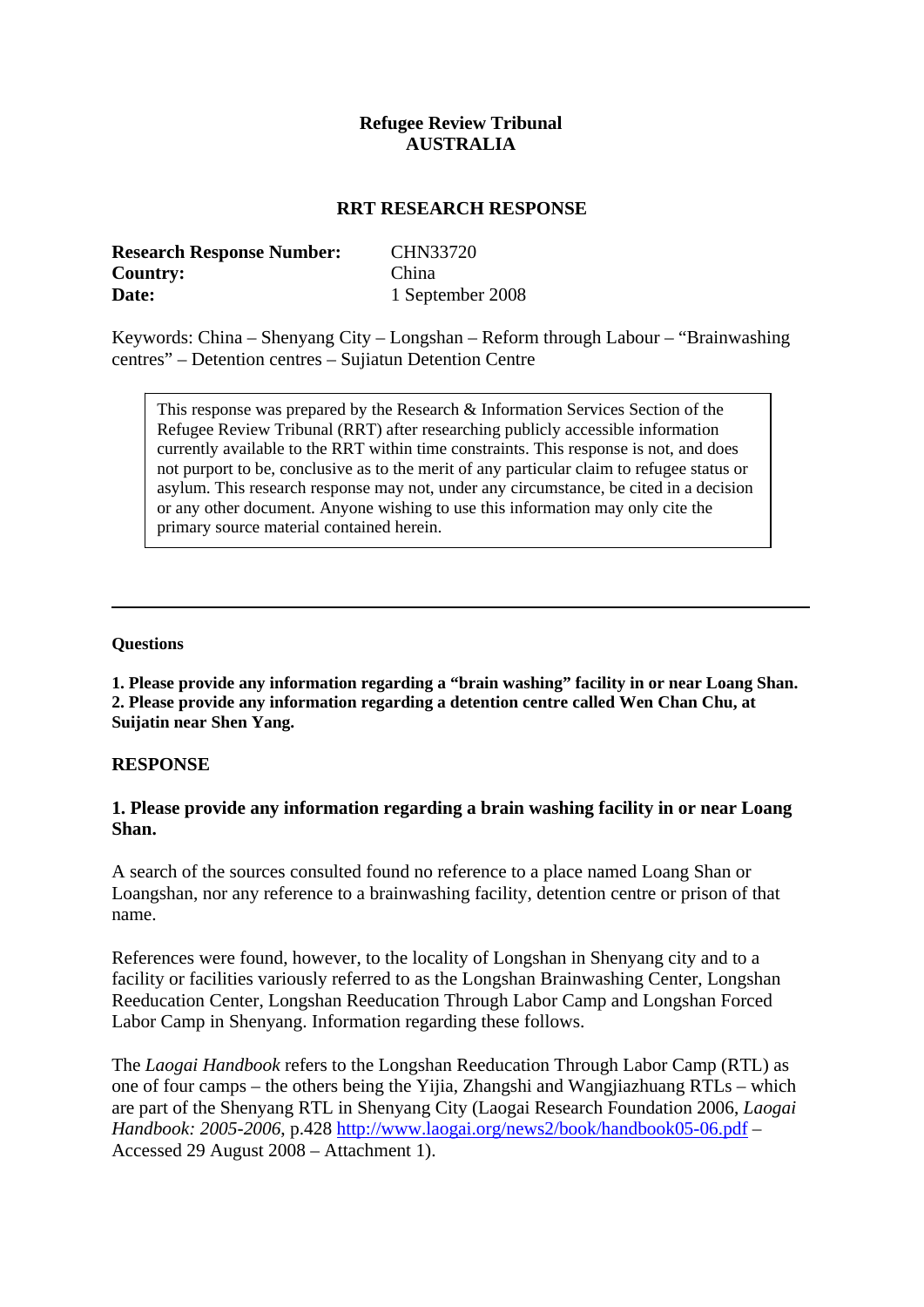An undated report on the Uphold Justice website refers to practitioner Li Xiaoyuan having been "sent to Longshan Brainwashing Center (previously Longshan Forced Labor Camp) in Shenyang City" in 1999 ('Practitioners Were Tortured to Death in Shenyang City' (undated), Uphold Justice website

<http://www.zhuichaguoji.org/en/upload/docs/torturecases/ShenyangCity.doc>– Accessed 29 August 2008 – Attachment 2).

The Falun Dafa Clearwisdom website mentions Longshan in a number of reports relating to the treatment of Falun Gong practitioners in detention in Shenyang, including the following which are arranged in date order according to the matters reported:

• A report from April 2007 mentions the deputy director of the Shenyang City Judicial Bureau who had been "mainly in charge of forced labor camps, jails and related departments at different levels that were involved in persecuting Falun Gong" since 1999 and had "arranged all the brainwashing classes at Longshan Labor Camp, Zhangshi Labor Camp and Dongling Jail". The article reports that the Longshan Labor Camp was "dissolved" in October 2004 ('Exposing Three Vicious Guards Who Persecute Falun Gong Practitioners in Shenyang City, Liaoning Province (Photos)' 2007, Falun Dafa Clearwisdom website, 30 April <http://www.clearwisdom.net/emh/articles/2007/4/30/85077.html>– Accessed 28 August 2008 – Attachment 3).

y A report from April 2003 mentions Falun Gong practitioner Sun Fengxin having been arrested in October 1999 and "sent to the Longshan Brainwashing Center" ('Longshan Forced Labor Camp in Shenyang City Tortures Female Dafa Practitioner Sun Fengxin' 2003, Falun Dafa Clearwisdom website, 28 April <http://www.clearwisdom.net/emh/articles/2003/4/28/34999.html>– Accessed 28 August 2008 – Attachment 4).

• A report from January 2004 refers to practitioner Li Xiaoyuan (mentioned also in the Uphold Justice report at Attachment 2) having been arrested in November 1999 and "sent to Longshan Brainwashing Center (previously Longshan Forced Labor Camp) in Shenyang City" ('Latest News From China – 01/09/2004' 2004, Falun Dafa Clearwisdom website, 9 January<http://www.clearwisdom.net/emh/articles/2004/1/31/44594.html>) – Accessed 28 August 2008 – Attachment 5).

• A report from March 2004 mentions Falun Gong practitioners at the Longshan Prison having been transferred, in June 2002, to a new cellblock "specifically built to detain and persecute Falun Gong practitioners". The report mentions that "[i]n 2001, Shenxin Prison was designated as one of the Falun Gong practitioner brainwashing centers" ('Depraved and Immoral Places Seen in Broad Daylight: Exposing Prisons in Shenyang City that Persecute Falun Gong Practitioners' 2004, Falun Dafa Clearwisdom website, 11 March <http://www.clearwisdom.net/emh/articles/2004/3/11/45948.html>– Accessed 28 August 2008 – Attachment 6).

An undated article on the website of the Falun Gong Human Rights Working Group also reports on the case of Sun Fengxin (mentioned in the Falun Dafa Clearwisdom report at Attachment 4). The article refers to both the Longshan Brainwashing Center and the Longshan Labor Camp, and reports that "Longshan Labor Camp has directed an intensive brainwashing program at Ms. Sun". According to the article: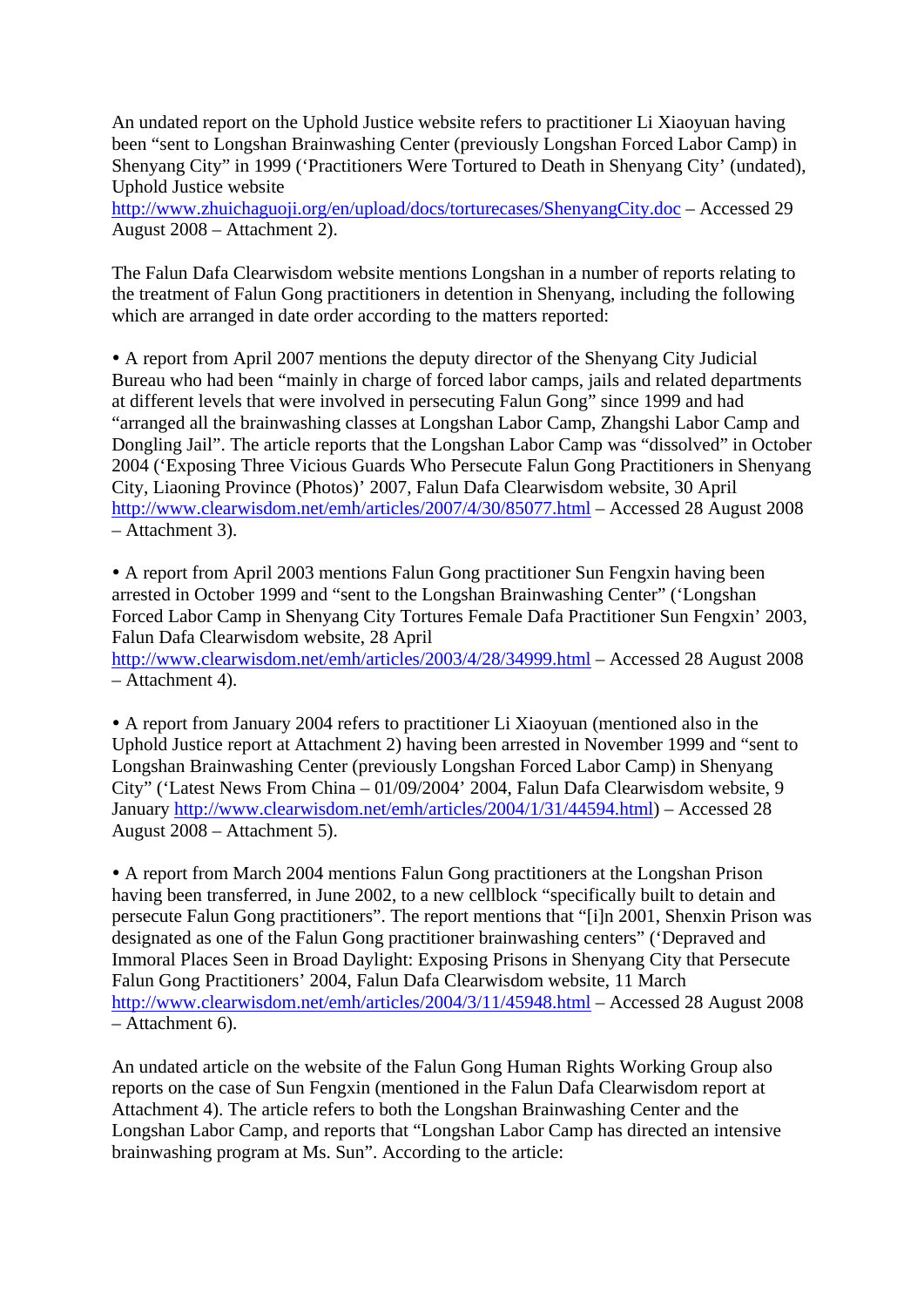In October 1999, Ms. Sun Fengxin, female, 32, resident of Zhenxi Village, Kangping Town, Kangping County, Shenyang City, Liaoning Province, went to Beijing to appeal for Falun Gong. She was arrested and sent to Longshan Brainwashing Center. Police shocked her face, mouth and body with electric baton. As a result of torture, her face and body was covered with bruises. Later, she was escorted back to Kangping County, and detained at the Kangping County Police Station for more than ten days.

On December 29, 2000, Ms. Sun was arrested again. At the police station, she was tied to a bed, with undisclosed items shoved in her mouth, beaten and shocked with electric batons for over eight hours. Again, her body was covered black and blue bruises. Early in January 2001, Ms. Sun was sent to the Fangjialan Detention Center, where she was detained for 55 days. Then, she was sent to Longshan Labor Camp in Shenyang City, to serve three years of forced labor.

During the detention, because Ms. Sun refused to read out materials cursing Falun Gong, she was beaten up by guards, and forced to squat without moving for hours. As a result, her body was again black and blue.

Since March 18, 2001, Longshan Labor Camp has directed an intensive brainwashing program at Ms. Sun ('Sun Fengxin Beaten, Tortured, and Disabled' (undated), Falun Gong Human Rights Working Group website, <http://falunhr.org/index.php?option=content&task=view&id=123&Itemid=0> – Accessed 28 August 2008 – Attachment 7).

In the appendices to a 2007 report into allegations of organ harvesting is the testimony of Falun Gong practitioner which mentions having been "continuously detained at Longshan Reeducation Center Brainwashing class in Shenyang city", although the year of this detention is not stated (Matas, D. & Kilgour, D. 2007, 'Bloody Harvest: Revised Report into Allegations of Organ Harvesting of Falun Gong Practitioners in China' – Appendices, 31 January<http://www.organharvestinvestigation.net/report200701/Appendices-200701.pdf> – Accessed 13 February 2007 – Attachment 8).

## **2. Please provide any information regarding a detention centre called Wen Chan Chu, at Suijatin near Shen Yang.**

A search of the sources consulted found no reference to Wen Chan Chu, also searched as Wenchanchu, Wenchan Chu and Wen Chanchu. (The researcher notes, however, that the name "Wen Chan Chu" would appear to have been transcribed from the Chinese using the Wade-Giles system rather then the more widely used Pinyin system.)

A search of the sources consulted found no reference to Suijatin, but found references to Sujiatun which appear to be relevant.

An article on the Human Rights In China website refers variously to the Sujiatun District Detention Center and the Sujiatun Detention Center ('Environmental Activist Sun Xiaodi Detained Again' 2006, Human Rights In China website, 7 April <http://www.hrichina.org/public/contents/press?revision%5fid=27547&item%5fid=27545> – Accessed 29 August 2008 – Attachment 9).

The *Laogai Handbook* mentions Sujiatun District, Shenyang City as the location of the Kangjiashan Prison (Laogai Research Foundation 2006, *Laogai Handbook: 2005-2006*, p.417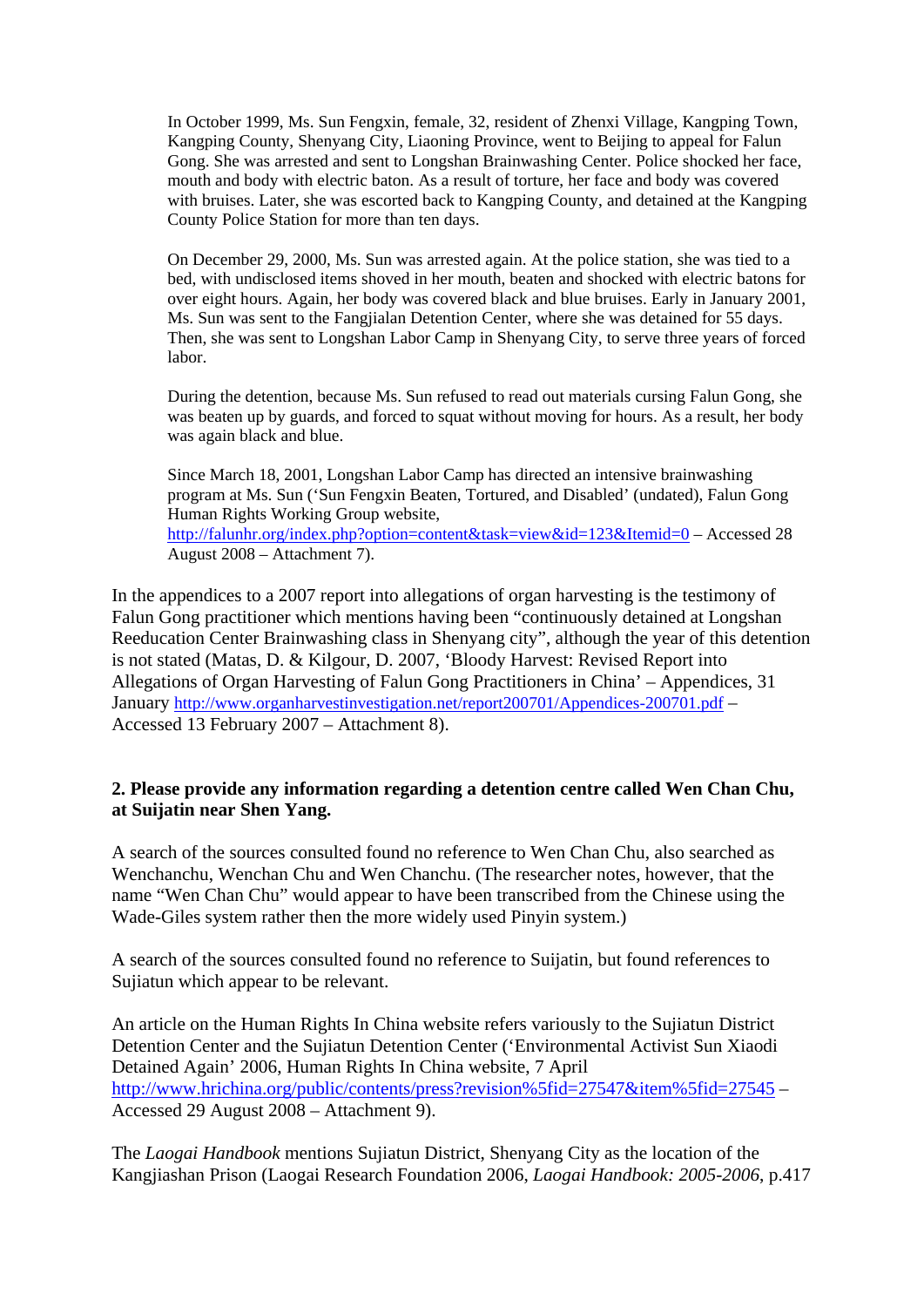<http://www.laogai.org/news2/book/handbook05-06.pdf>– Accessed 29 August 2008 – Attachment 1).

Most of the references found to Sujiatun relate to an alleged "concentration camp". The US Department of State's 2007 report on religious freedom in China notes that:

In April 2006 and thereafter, overseas Falun Gong groups claimed that a hospital in Sujiatun, Shenyang, was the site of a "concentration camp" and of mass organ harvesting, including from live prisoners. In response to the allegations, the Government opened the facility in question to diplomatic observers and foreign journalists. Observers found nothing inconsistent with the operation of a normal hospital (US Department of State 2007, *International Religious Freedom Report for 2007 – China*, September – Attachment 10).

A March 2006 article entitled 'The Secret Sujiatun Concentration Camp' on the Falun Dafa Clearwisdom website states in part that:

A former CCP intelligence worker has revealed that in Shenyang City, Liaoning Province, near the Masanjia Labor Camp, Dabei Second Prison, and a brainwashing center located in the Huanggu District Police Department, there is another facility located in the Sujiatun District especially used to persecute Falun Dafa practitioners.

According to this source, most prisons and labor camps are big enough that detainees going in and coming out will eventually bring information out. But this Sujiatun concentration camp has not had anyone come out yet; therefore, it's very hard for people outside to find out what's happening inside. Currently, there are very few Falun Dafa practitioners detained in the Masanjia Labor Camp or in Dabei Prison, because they have been concentrated in Sujiatun ('The Secret Sujiatun Concentration Camp' 2006, Falun Dafa Clearwisdom website, 8 March <http://www.clearwisdom.net/emh/articles/2006/3/8/70630.html> – Accessed 29 August 2008 – Attachment 11).

An RRT Research Response dated 17 January 2007 cites this article and others which mention Sujiatun in relation to reports of organ harvesting (RRT Country research 2007, *Research Response CHN31249*, 17 January – Attachment 12).

### **List of Sources Consulted**

#### Internet Sources:

**Government Information & Reports**  UK Home Office website [http://www.ind.homeoffice.gov.uk](http://www.ind.homeoffice.gov.uk/)  US Department of State website [http://www.state.gov](http://www.state.gov/) **Non-Government Organisations**  Amnesty International website [http://www.amnesty.org](http://www.amnesty.org/)  Human Rights in China website [http://www.hrichina.org](http://www.hrichina.org/) Human Rights Watch website [http://www.hrw.org](http://www.hrw.org/)  **Topic Specific Links**  China Human Rights website<http://www.chinahumanrights.org/> Falun Dafa Clearwisdom website [http://www.clearwisdom.net](http://www.clearwisdom.net/)  Falun Dafa Information Center website [http://www.faluninfo.net](http://www.faluninfo.net/)  Human Rights Without Frontiers website [http://www.hrwf.net](http://www.hrwf.net/) Laogai Research Foundation website <http://www.laogai.org/news/index.php>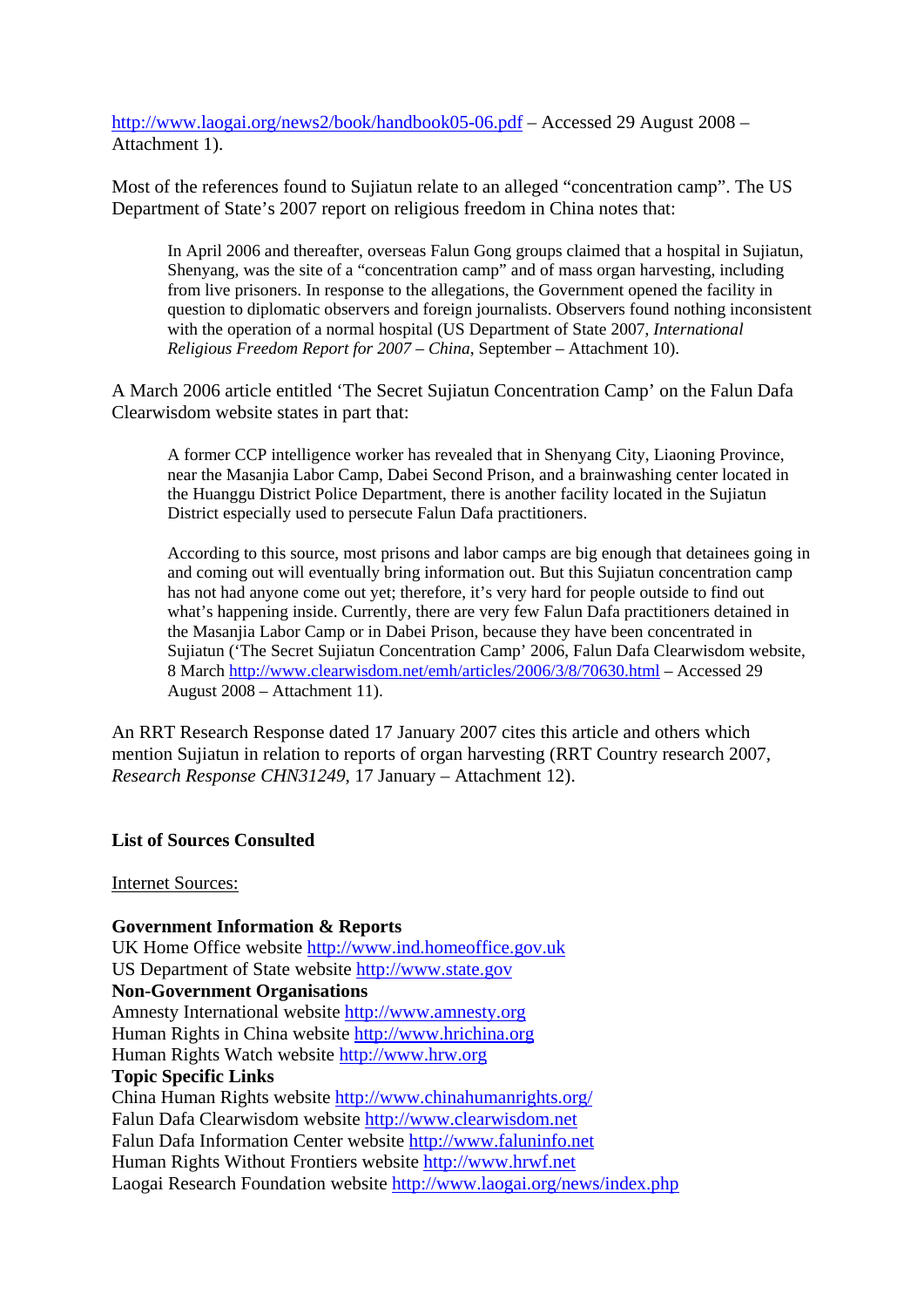**Search Engines**  Copernic search engine

Databases:

FACTIVA (news database) BACIS (DIAC Country Information database) REFINFO (IRBDC (Canada) Country Information database) ISYS (RRT Research & Information database, including Amnesty International, Human Rights Watch, US Department of State Reports) MRT-RRT Library Catalogue

# **List of Attachments**

- 1. Laogai Research Foundation 2006, *Laogai Handbook: 2005-2006*, <http://www.laogai.org/news2/book/handbook05-06.pdf> – Accessed 29 August 2008.
- 2. 'Practitioners Were Tortured to Death in Shenyang City' (undated), Uphold Justice website<http://www.zhuichaguoji.org/en/upload/docs/torturecases/ShenyangCity.doc>– Accessed 29 August 2008.
- 3. 'Exposing Three Vicious Guards Who Persecute Falun Gong Practitioners in Shenyang City, Liaoning Province (Photos)' 2007, Falun Dafa Clearwisdom website, 30 April <http://www.clearwisdom.net/emh/articles/2007/4/30/85077.html> – Accessed 28 August 2008.
- 4. 'Longshan Forced Labor Camp in Shenyang City Tortures Female Dafa Practitioner Sun Fengxin' 2003, Falun Dafa Clearwisdom website, 28 April <http://www.clearwisdom.net/emh/articles/2003/4/28/34999.html> – Accessed 28 August 2008.
- 5. 'Latest News From China 01/09/2004' 2004, Falun Dafa Clearwisdom website, 9 January <http://www.clearwisdom.net/emh/articles/2004/1/31/44594.html>– Accessed 28 August 2008.
- 6. 'Depraved and Immoral Places Seen in Broad Daylight: Exposing Prisons in Shenyang City that Persecute Falun Gong Practitioners' 2004, Falun Dafa Clearwisdom website, 11 March <http://www.clearwisdom.net/emh/articles/2004/3/11/45948.html>– Accessed 28 August 2008.
- 7. 'Sun Fengxin Beaten, Tortured, and Disabled' (undated), Falun Gong Human Rights Working Group website, <http://falunhr.org/index.php?option=content&task=view&id=123&Itemid=0> – Accessed 28 August 2008.
- 8. Matas, D. & Kilgour, D. 2007, 'Bloody Harvest: Revised Report into Allegations of Organ Harvesting of Falun Gong Practitioners in China' – Appendices, 31 January <http://www.organharvestinvestigation.net/report200701/Appendices-200701.pdf>– Accessed 13 February 2007.